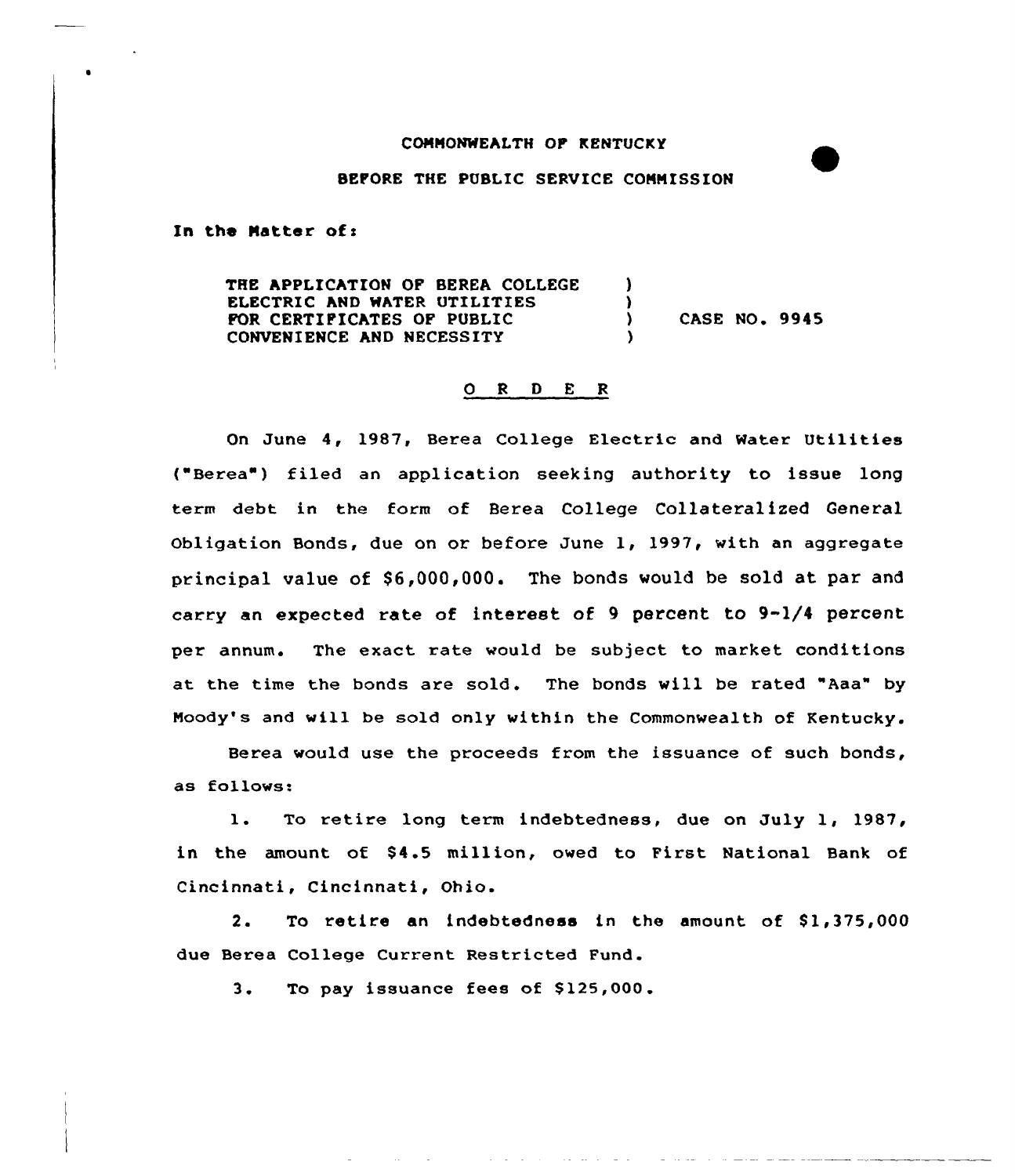The Commission, having considered the evidence of record and being advised, is of the opinion and finds that the issuance of the above securities by Berea is for the lawful object within the corporate purposes of Berea's utility operations, is necessary and appropriate for and consistent with the proper performance of its service to the public, and will not impair its ability to perform that service, and is reasonably necessary and appropriate for such purposes and should, therefore, be approved.

IT IS THEREFORE ORDERED that:

l. Berea be and it hereby is authorized to issue, sell, and deliver long term debt in the form of Berea College Collateralized General Obligation Bonds, subsequent to the issuance of this order, with an aggregate principal value not to exceed \$6 million in an underwritten public offering, through either negotiated sale or competitive bidding, or private placement transaction utilizing the proper documentation.

2. The terms and interest rate(s) of the Berea College Collateralized General Obligation Bonds shall be determined in negotiations between Berea and the purchasers or through competitive bidding. The exact interest rate will be subject to market conditions at the time the bonds are sold. The final maturity date of the bonds will be June 1, 1997.

3. The proceeds from the transactions authorized herein shall be used only for the lawful purposes as set out in the application.

4. Berea shall, as soon as reasonably possible after the issuance of the securities referred to herein, file with the

 $-2-$